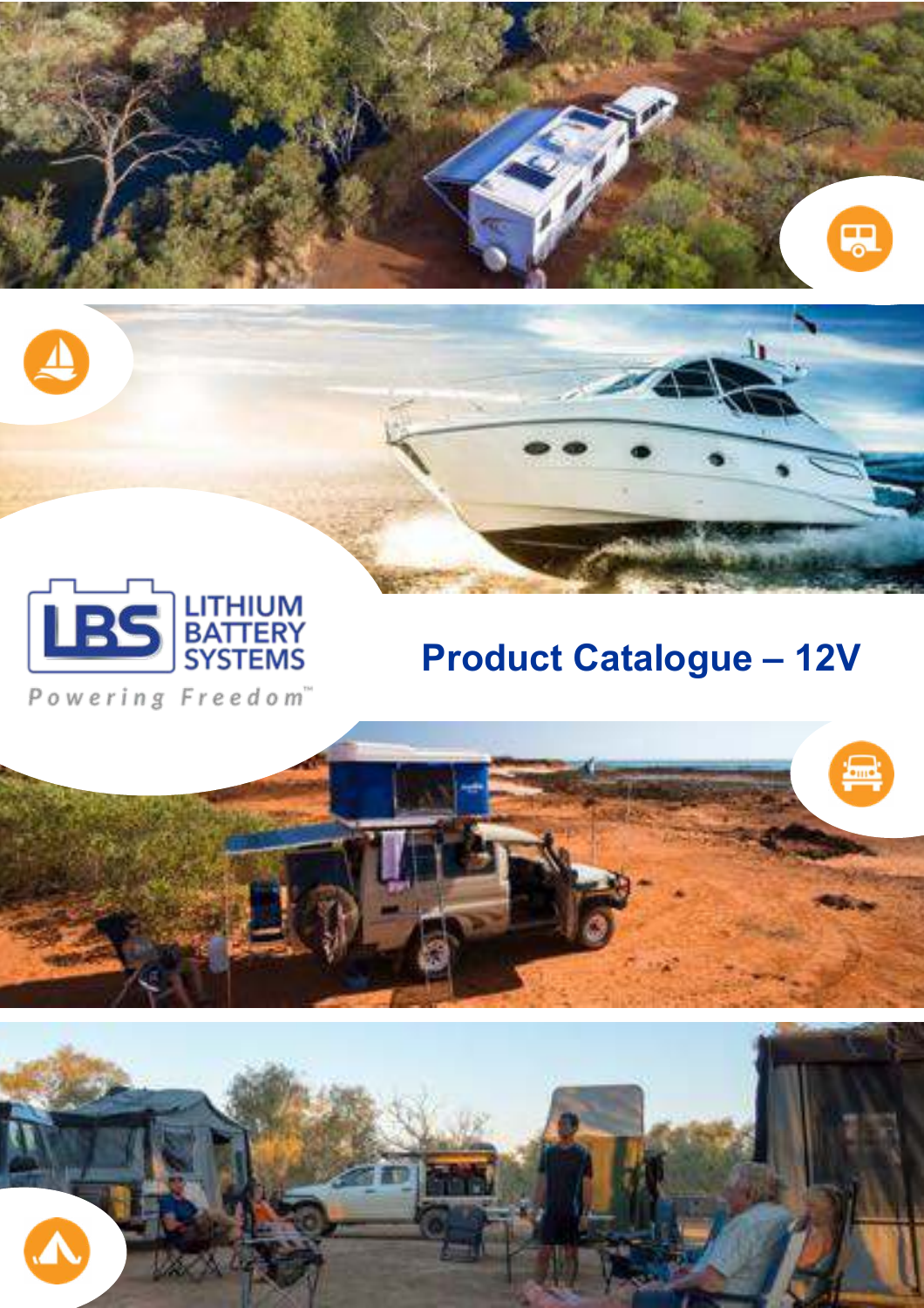## **12V Product Catalogue**



#### **Contents**

- Page 3. Why Switch to LBS?
- Page 4. 12 Volt Applications
- Page 5. Australian Designed & Engineered
- Page 6. Australian Manufactured & Tested
- Page 7. What's Inside the Box?
- Page 8. A Systems Approach
- Page 9. 50Ah / 75Ah Freedom Power Pack
- Page 10. 110Ah Slimline Battery
- Page 11. 75Ah Portable Battery
- Page 12. Standard Power Batteries
- Page 13. Standard Power DCS Batteries
- Page 14. High Power REG Batteries
- Page 15. High Power BIC Batteries
- Page 16. High Power BIC DCS Batteries
- Page 17. Accessories
- Page 18. Lithium Beginners Guide
- Page 19. Why Lithium?
- Page 20. Contact Us

Lithium Battery Storage Pty Ltd (Lithium Battery Systems) is a Brisbane based company specialising in the design, engineering and local manufacture of lithium batteries tailored to applications that power freedom for the user. LBS manufactures 12-volt lithium batteries for the RV, marine, 4×4 and camping markets in Australia.

While every effort is made to ensure the accuracy of information contained in this catalogue, Lithium Battery Systems does not accept responsibility for any inaccuracies. All images in this catalogue are for illustration purposes only, the final product may differ in appearance and specifications are subject to change without notice.

Published September 2020.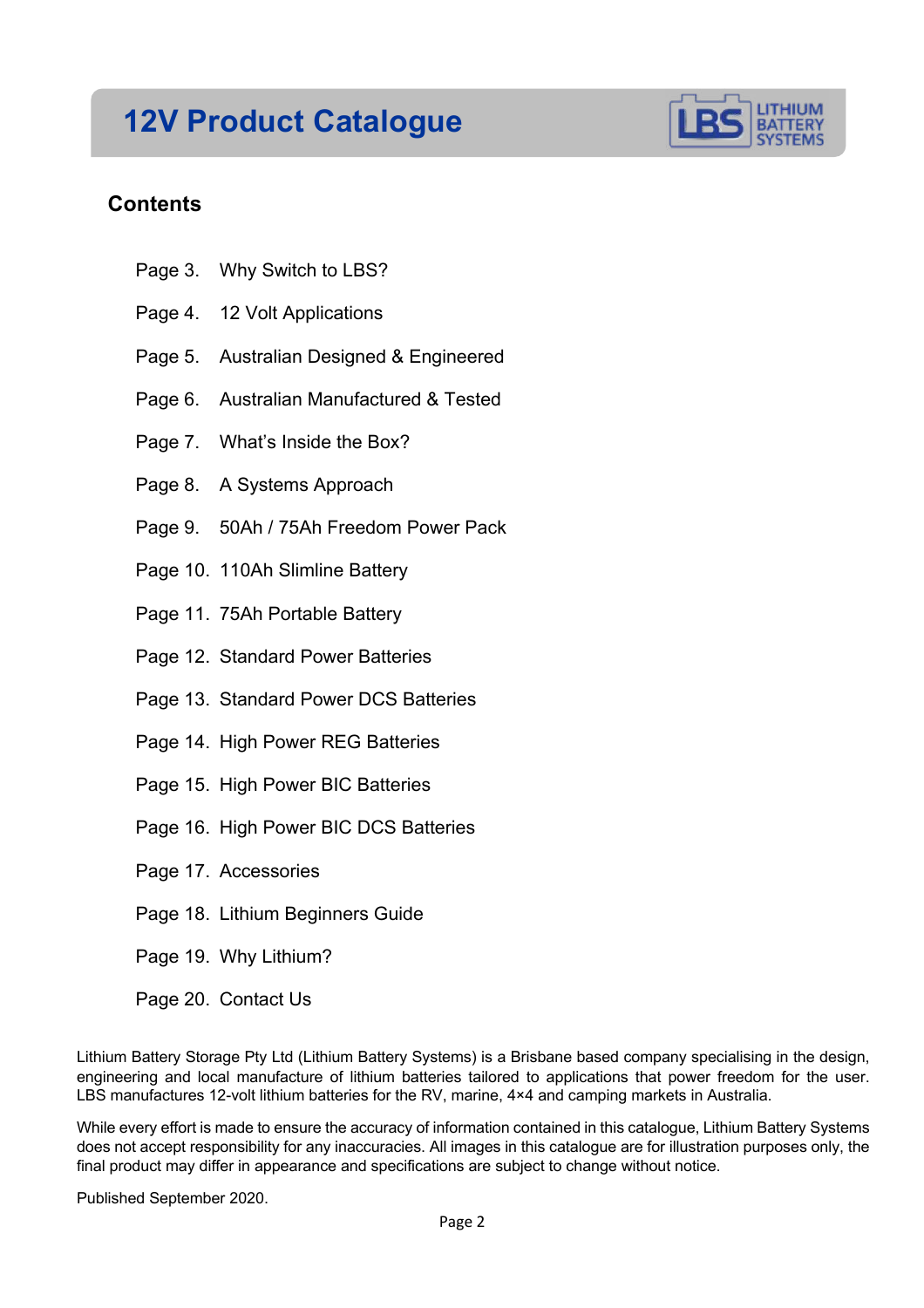## **Why switch to LBS?**

## **Light weight**

Our batteries are between 2 and 3 times lighter than lead-acid batteries of the same Amp Hour capacity.

## **Flexible shapes & dimensions**

We manufacture batteries in a variety of enclosure shapes and sizes with dimensions sure to fit your application.

## **Stock on hand**

Batteries are manufactured from our Brisbane factory and we carry stock of our most popular range ready for immediate road transport.

## **Proudly Australian**

All our batteries are CAD designed, engineered, built and supported from our Brisbane premises.

# **Verified Designs**

We don't just make batteries, we make systems. We ensure our batteries are compatible with popular chargers and inverters.







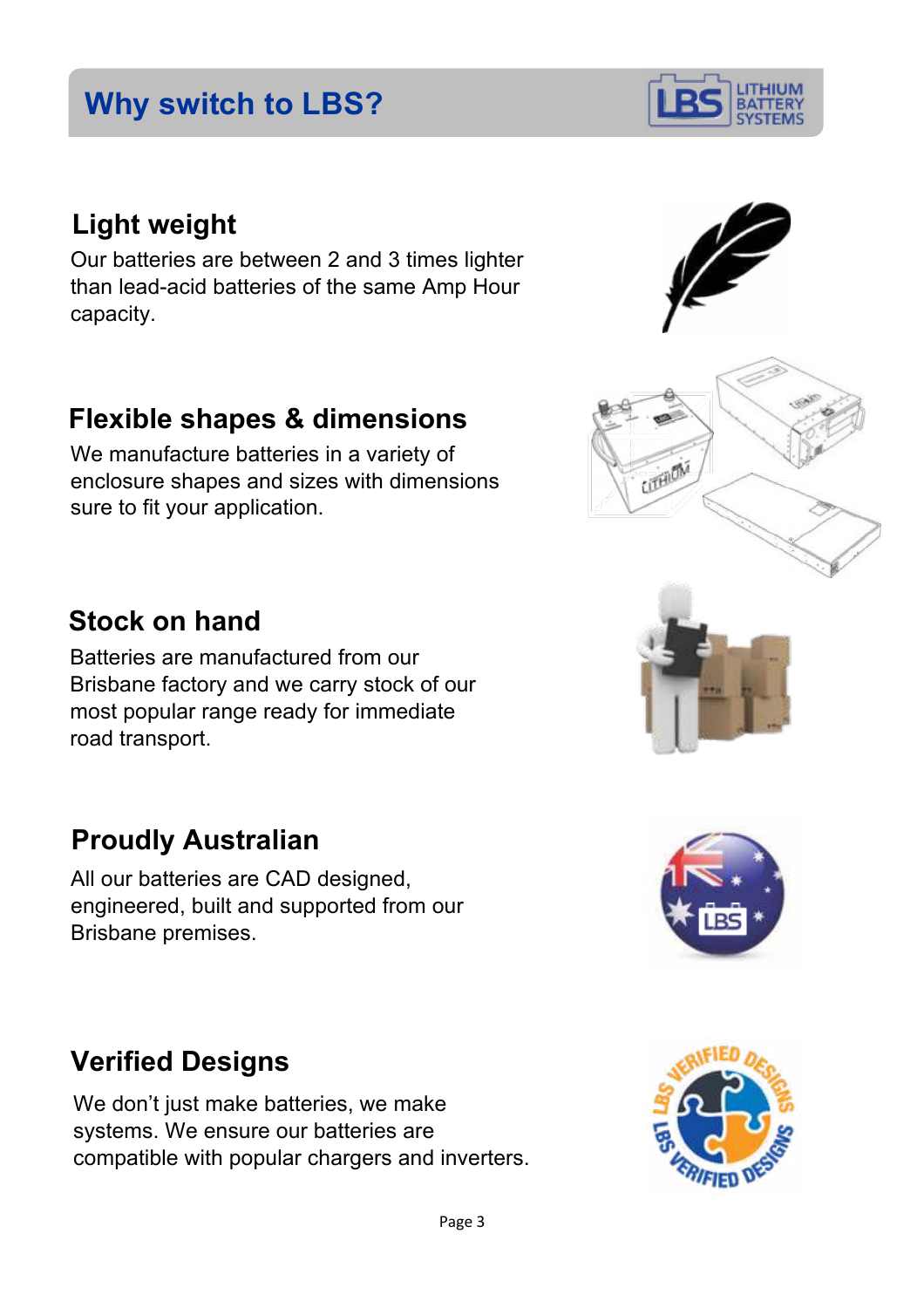# **12 Volt Applications**



We have designed and engineered a 12V battery range to provide solutions in the outdoor leisure and recreation space - including RV, 4x4, marine and camping.

Our Vision is **Powering FreedomTM, e**nsuring all Australians can go wherever they want, whenever they want with all the power that they need to live life to the fullest in the Great Outdoors.



RV, caravan, motorhomes, camper trailers, campervans, fifth wheelers.



4x4, utes and off-road vehicles, dual battery systems.



Marine, yachts, cruisers, house boats, pleasure craft, fishing boats, trolling motors.



Camping, outdoor recreation, fishing, beach, emergency power.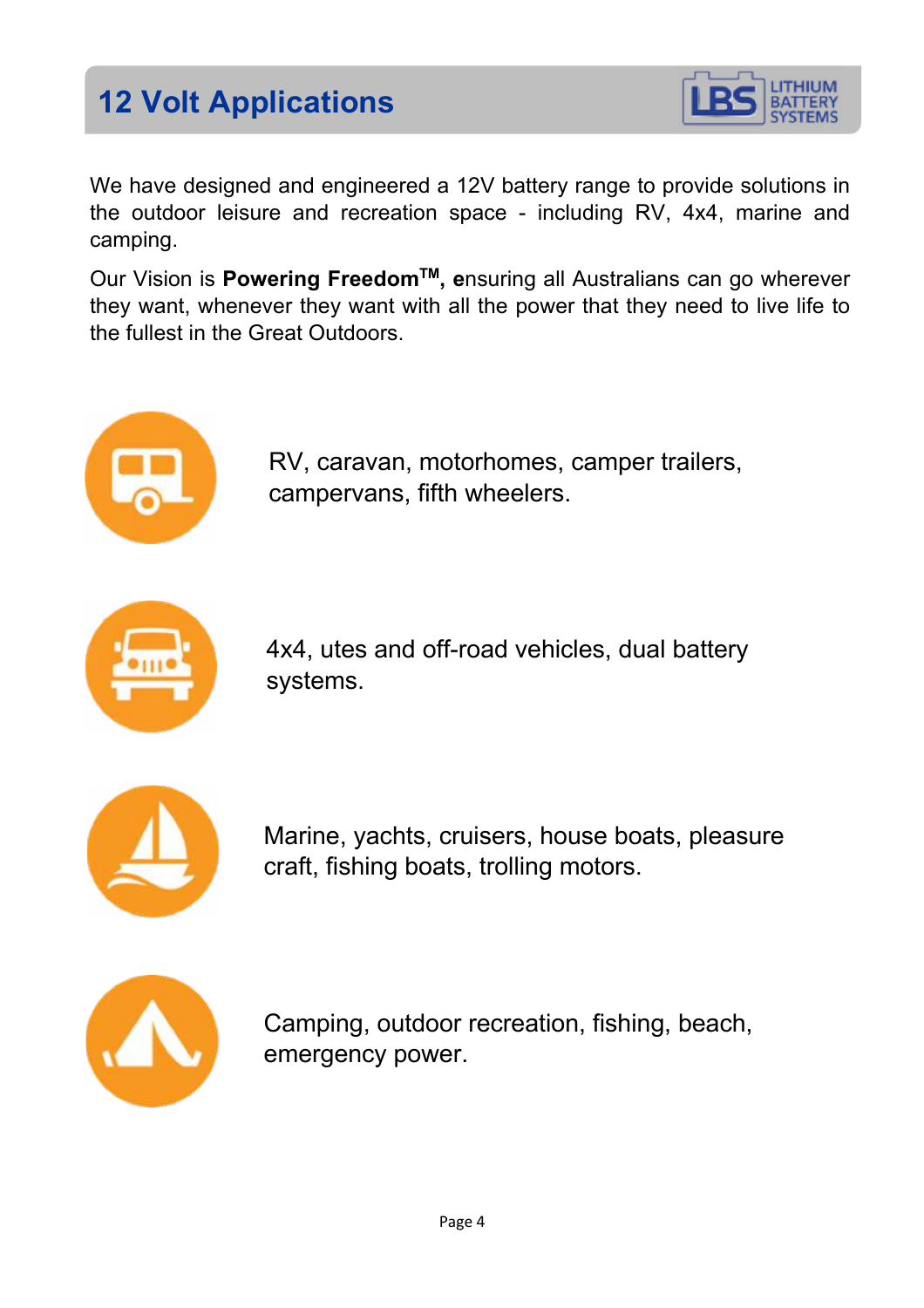## **Australian Designed and Engineered**





All LBS batteries are designed using CAD software and engineered for Australian conditions.

Our 2mm aluminium plate enclosures provide robust mechanical protection as well as a sink for heat dissipation.

Every battery goes through a design review process to ensure it is fit for purpose and functional for the end user.

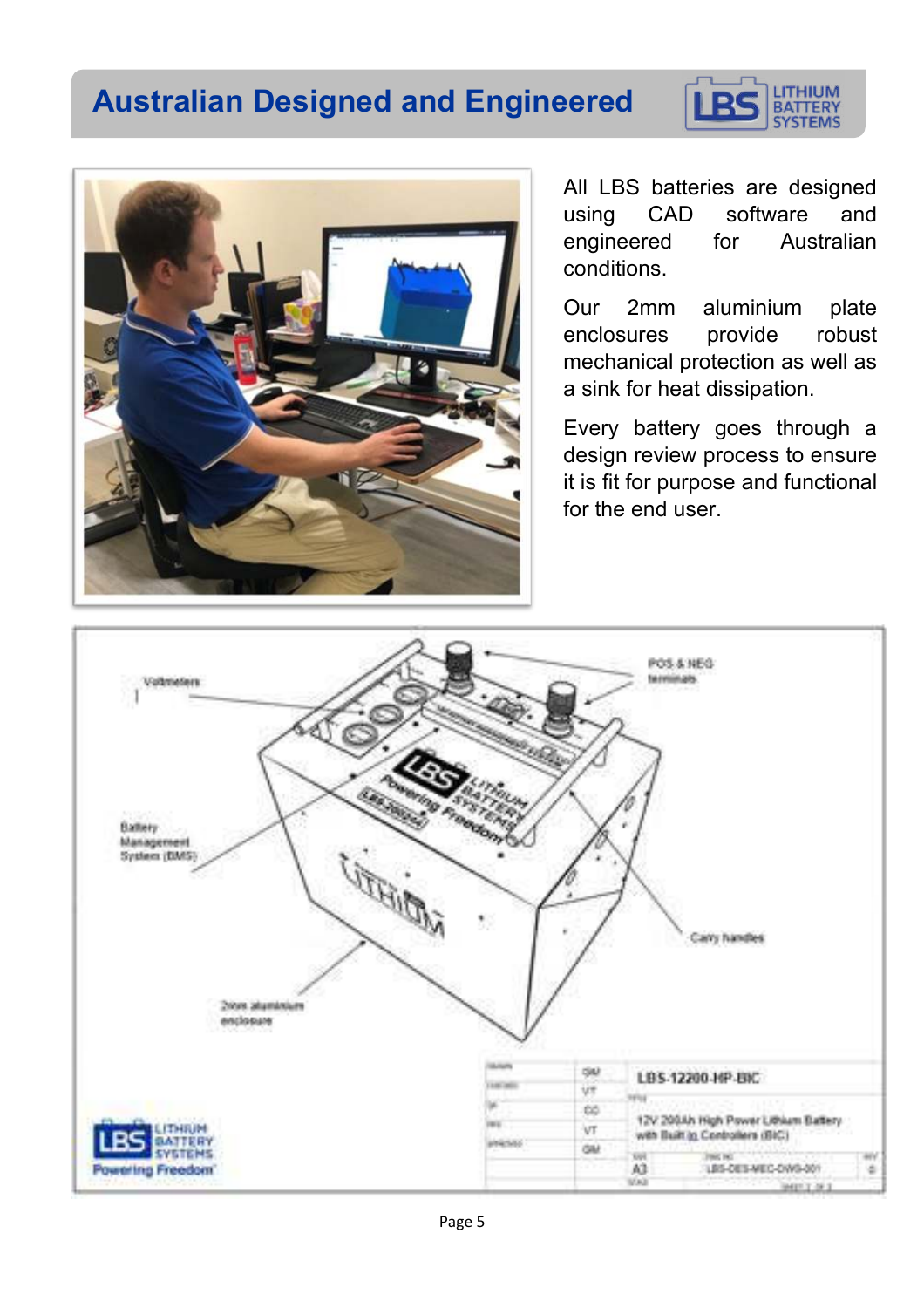## **Australian Manufactured and Tested**









All LBS batteries are manufactured from our Brisbane premises by qualified electrical engineers and battery technicians.

We take pride in ensuring that no battery leaves the factory before it has been through our QA/QC process and thoroughly tested.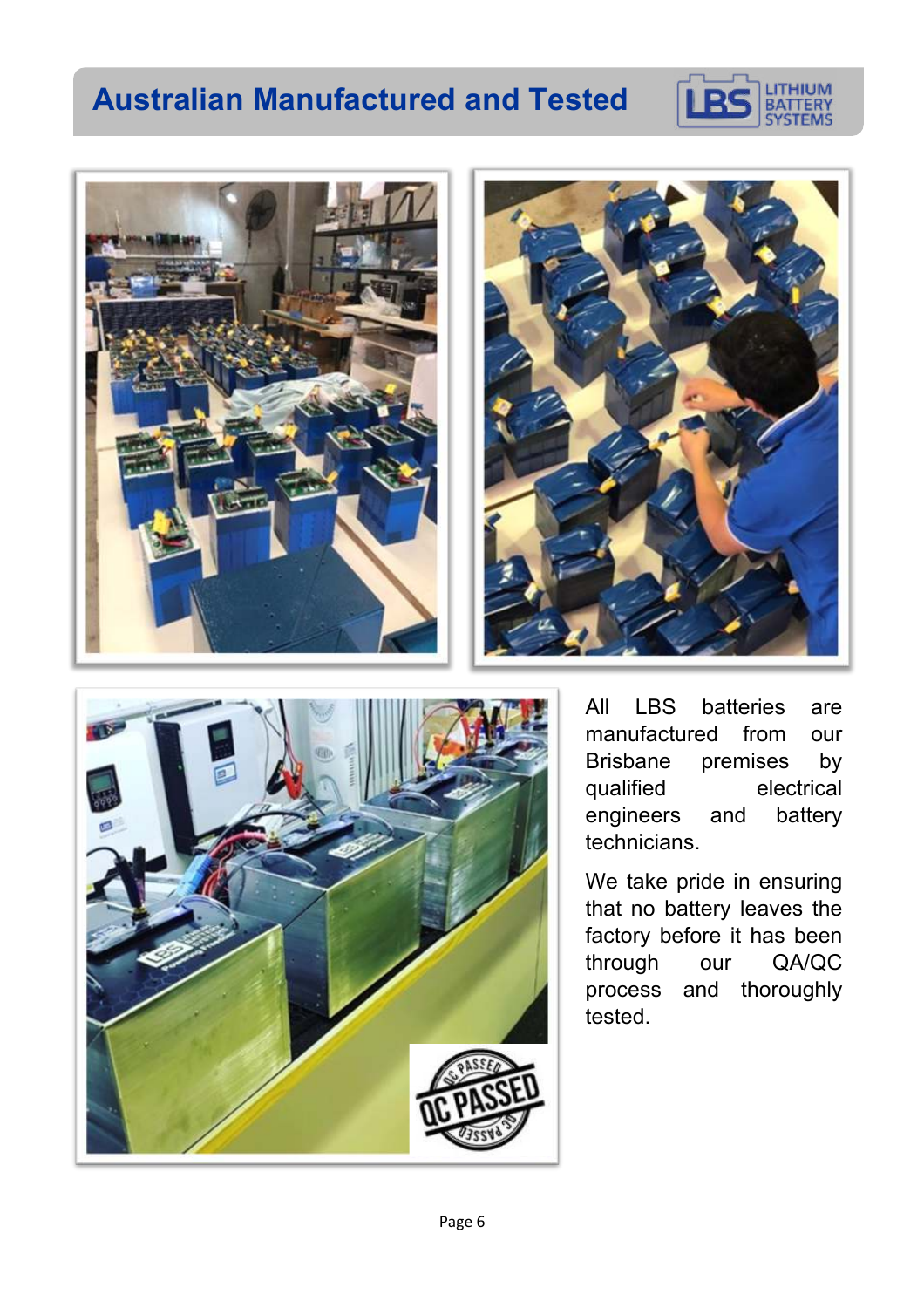## **What's Inside the Box**



Unlike other battery manufacturer's we don't shy away from what's inside the aluminium enclosure.

We design each battery using CAD software so that each internal component can be fitted using the best available use of space and so that the batteries can be assembled millimetre perfect over and over again.



Inside each battery is the cell pack, with cells arranged and connected in series and parallel to produce the correct battery voltage and amp hour storage capacity. We also install the BMS, cell connector board and a cable harness to connect all the components together into a working battery.



We also include a bracket kit made up of aluminium brackets and screws so that the battery can be safely installed using the enclosure pre-drilled holes.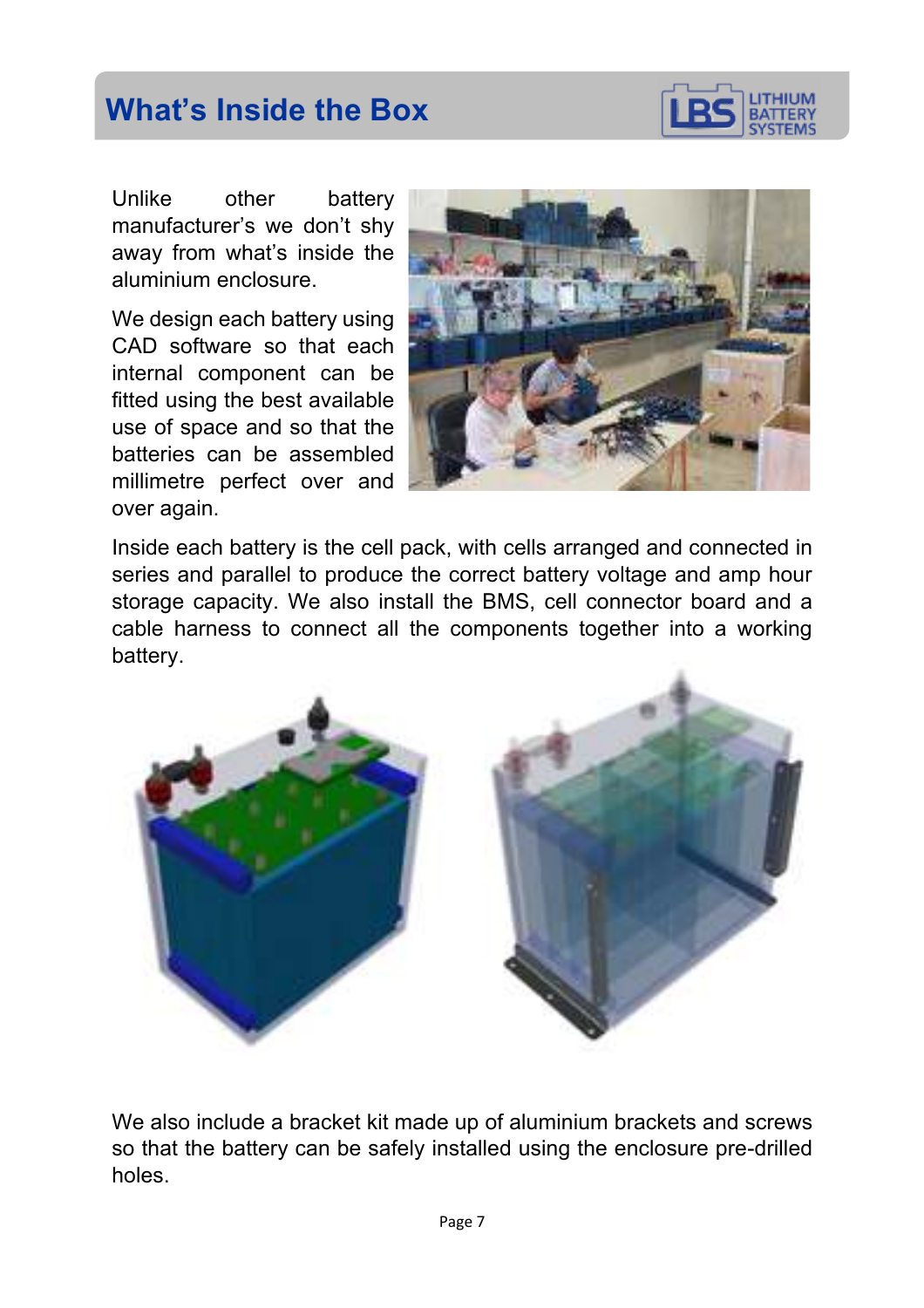# **A Systems Approach**



 Ever attempted a jigsaw puzzle and tried to fit the wrong pieces together? It just doesn't work, and neither does a battery system with components that are incompatible with each other.

A battery system is comprised of chargers (AC and/or DC), the battery and possibly an inverter if AC power is required, and they all must work seamlessly together.

It is even more important with lithium batteries because some chargers on the market which have been designed to charge lead acid batteries simply don't work with a lithium battery.



So, we came up with the concept of a 'verified design' to ensure all components work seamlessly together.

An **LBS Verified Design** is an integrated system of compatible components which have been tested together. Wherever you see the logo below, rest assured that the battery and system components have been tested as one complete system.

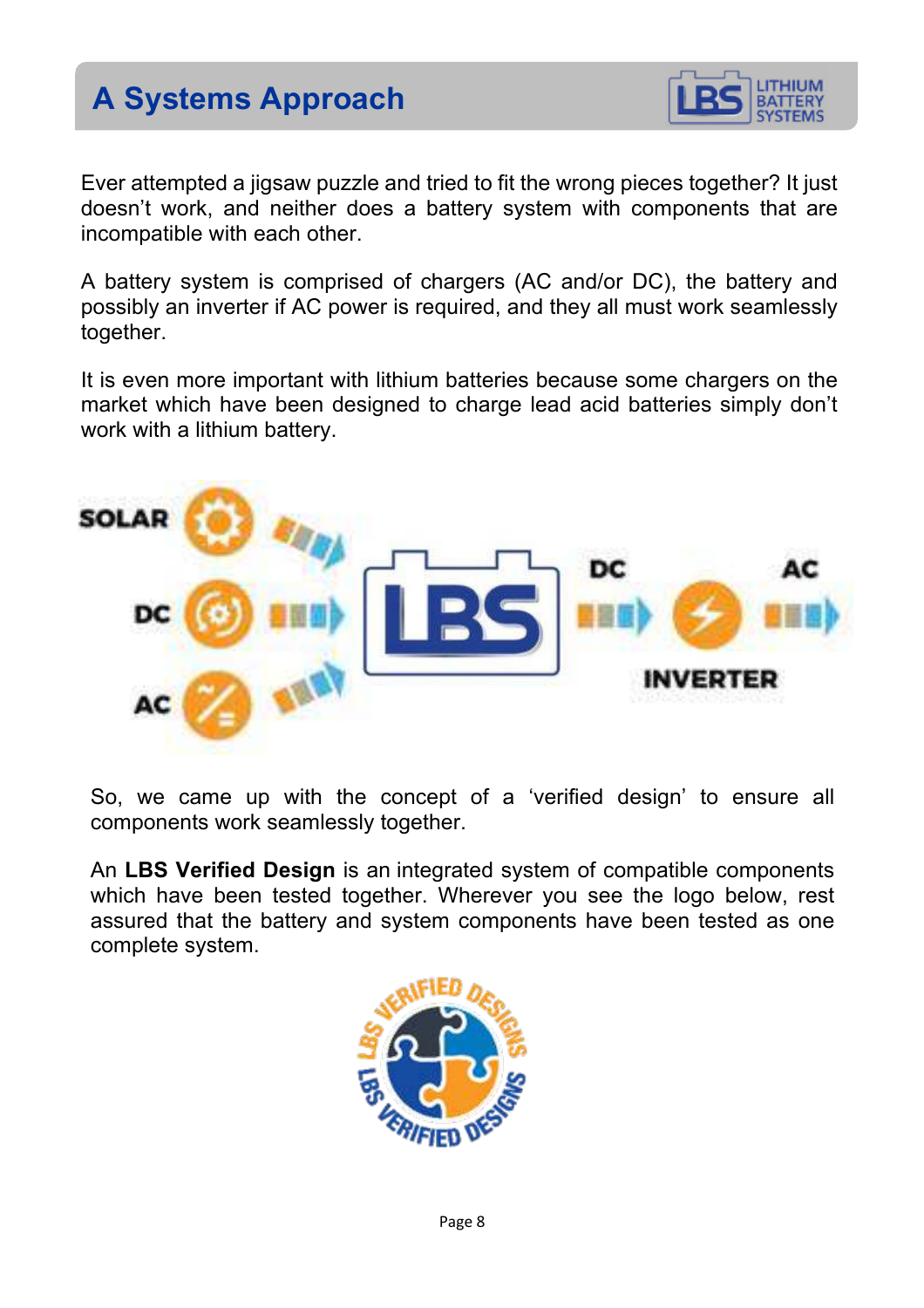## **Freedom Power Pack**





### **DESCRIPTION**

The Freedom Power Pack (FPP) is a 12V 50Ah/75Ah portable lithium battery with convenient built in USB ports, ciga sockets & Anderson plugs.

The FPP is a must-have in the great outdoors. At just 12kg, it is ideal for camping or to keep in the back of the 4x4 and RV for remote or emergency power use.

Keep it charged via the 50A grey Anderson plugs. Charge with up to 2 sources from regulated solar, DC or AC charger inputs (total not to exceed 50A). Use the ports and sockets to recharge smart devices, run LED lights, compressor fridges or any 12V appliance.

#### **SPECIFICATIONS**

Capacity 50Ah / 75Ah Charge voltage 13.8-14.6V Charge current 50A max Discharge current 50A continuous

Weight 12kg Operating Temp (charge) 0-45°C Dimensions L x D x H1\* 165x135x315mm \*H1 is to top of battery lid

## Models **LBS-1250-FPP LBS-1275-FPP**

200A surge

#### **FEATURES**

- $\checkmark$  2 x dual USB ports (1A, 2.1A)
- $\times$  2 x ciga sockets 10A max load
- $\checkmark$  LED illuminated voltmeter
- $\checkmark$  On/off rocker switch
- $\checkmark$  2 x grey Anderson plugs (bidirectional)
- $\checkmark$  3 x external replaceable blade fuses
- $\checkmark$  Steel carry handle
- $\checkmark$  Power coated aluminium enclosure
- $\checkmark$  Internal Battery Management System

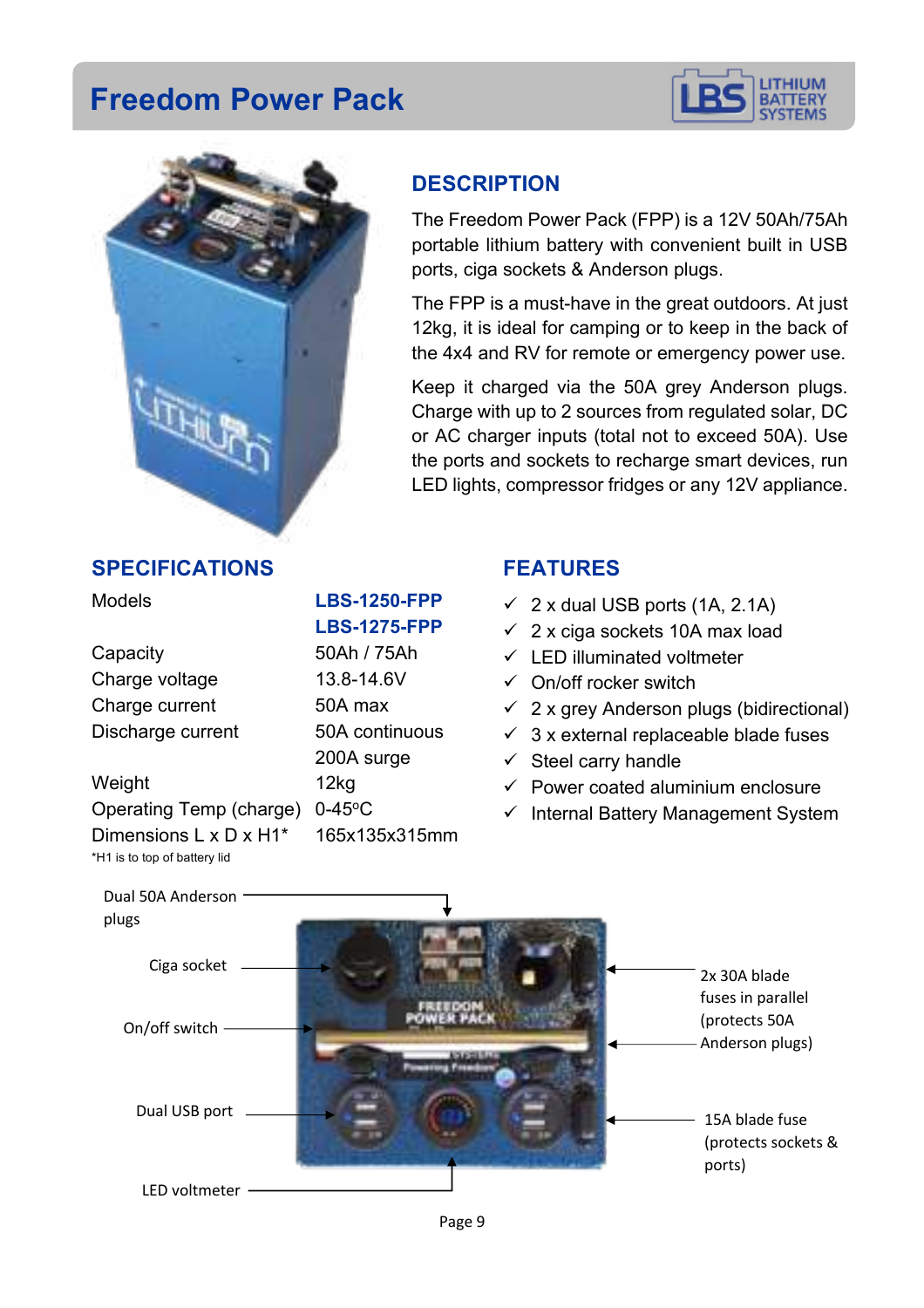## **110Ah Slimline Battery**





#### **FEATURES**

- $\checkmark$  Only 50mm thick
- $\checkmark$  Only 11kg in weight
- $\checkmark$  DCS model has internal DC-DC charger with Volt Sensing Relay
- $\checkmark$  Power coated aluminium enclosure
- $\checkmark$  Internal Battery Management System
- $\checkmark$  Bracket mounting kit

#### **DESCRIPTION**

Fast becoming our most popular 12V battery, the 110Ah Slimline (SL) battery is ideal for those tight and difficult spaces in which conventional size batteries just don't fit. At just 11kg, it is ideal for camping or to keep in the back of the 4x4 and RV to power portable fridge/freezers, LED lighting or for emergency power use.

Charge from regulated solar, AC charger or direct from vehicle alternator, start battery or cigarette sockets (DCS model only).

#### **SPECIFICATIONS**

Internal DC-DC charger Not included 20A max charge Weight 11kg 11kg Operating temp (charge)  $0-45^{\circ}$ C 0-45<sup>o</sup>C Operating temp (discharge)  $-20$  to  $60^{\circ}$ C  $-20$  to  $60^{\circ}$ C Dimensions L x D x H 635 x 265 x 50mm 635 x 265 x 50mm

Capacity 110Ah 110Ah 110Ah Charge voltage 13.8-14.6V 13.8-14.6V Charge current 100A max 100A max Discharge current 100A continuous 100A continuous 200A surge 200A surge

#### **Models LBS-12110-SL LBS-12110-SL-DCS**

Connectors 2 x grey Andersons 1 x grey Anderson; 1 x blue Anderson

Photo – DCS model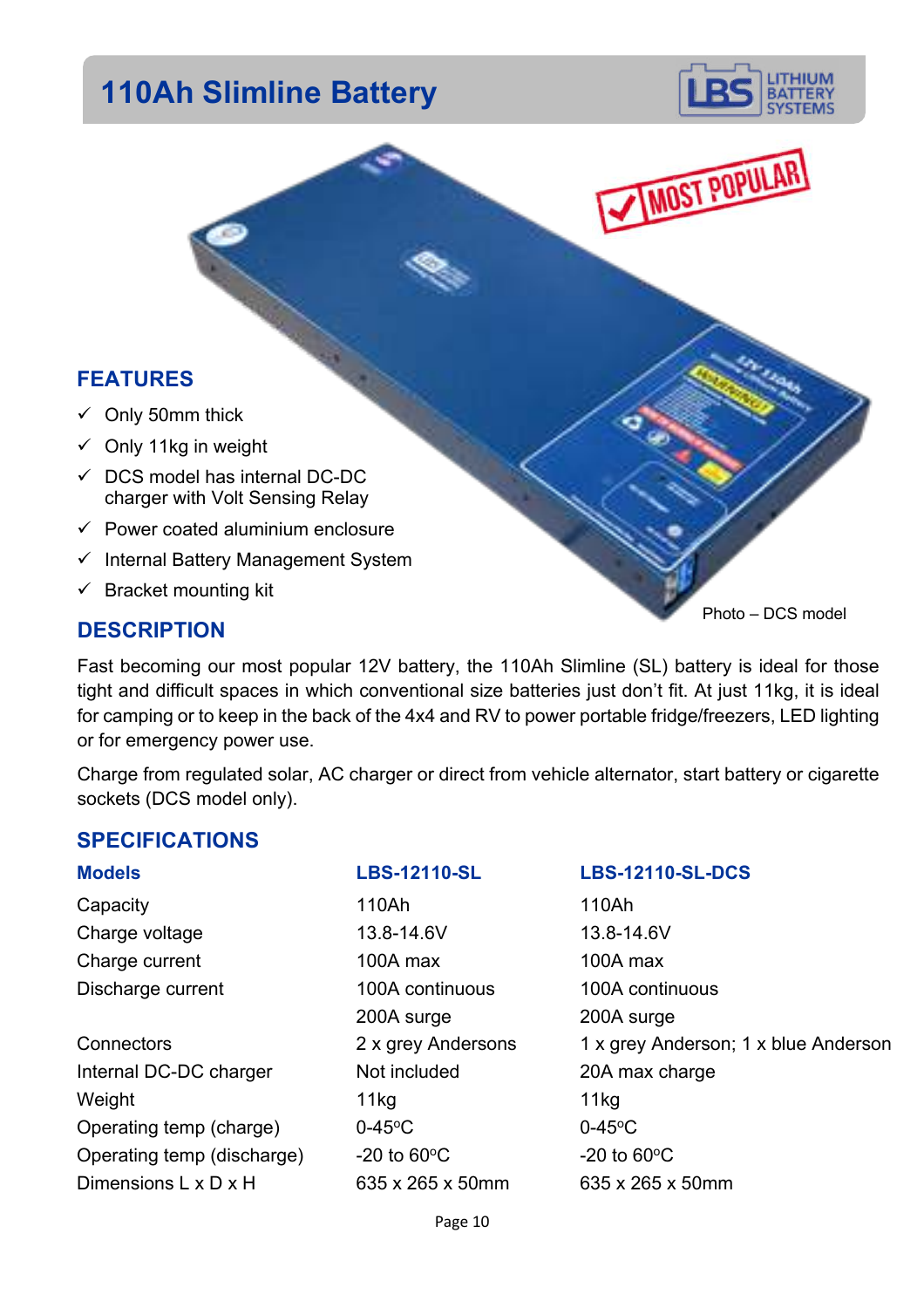## **75Ah Portable Battery**





#### **DESCRIPTION**

Constructed using the latest lithium iron phosphate prismatic cells of the highest quality in a metal hard case.

The battery has an inbuilt Battery Management System (BMS) to protect and manage the cells.

At just 8kg, this rugged light weight battery has around double the usable capacity at up to a quarter of the weight of the comparable lead acid or AGM equivalent.

The 1275-SP provides up to 100A of continuous discharge or charge and up to 200A surge. The battery presents a 1m fly lead to a grey Anderson plug for easy and convenient connection.

The strong aluminium outer enclosure delivers a safe, lightweight and powerful unit which is the perfect building block for next generation battery systems.

#### **SPECIFICATIONS**

Capacity 75Ah Charge Voltage 13.8-14.6V Charge Current 100A max Discharge Current 100A continuous

Operating Temp (charge) 0-45°C Operating Temp (discharge)  $-20$  to 60 $\degree$ C Weight 8kg Life at 80% DoD 2,000 cycles Life at 50% DoD 5,000 cycles Dimensions  $L \times D \times H$  175 x 125 x 230mm

#### **Model LBS-1275-SP**

200A surge

#### **FEATURES**

- $\checkmark$  Internal Battery Management System
- $\checkmark$  Powder coated aluminium enclosure
- $\checkmark$  Light weight only 8kg
- $\checkmark$  Soft carry handles
- $\checkmark$  Parallel connect capable
- $\checkmark$  1m fly lead cable with external 50A grey Anderson connector
- $\checkmark$  Designed and fully assembled in Australia
- $\checkmark$  Bracket mounting kit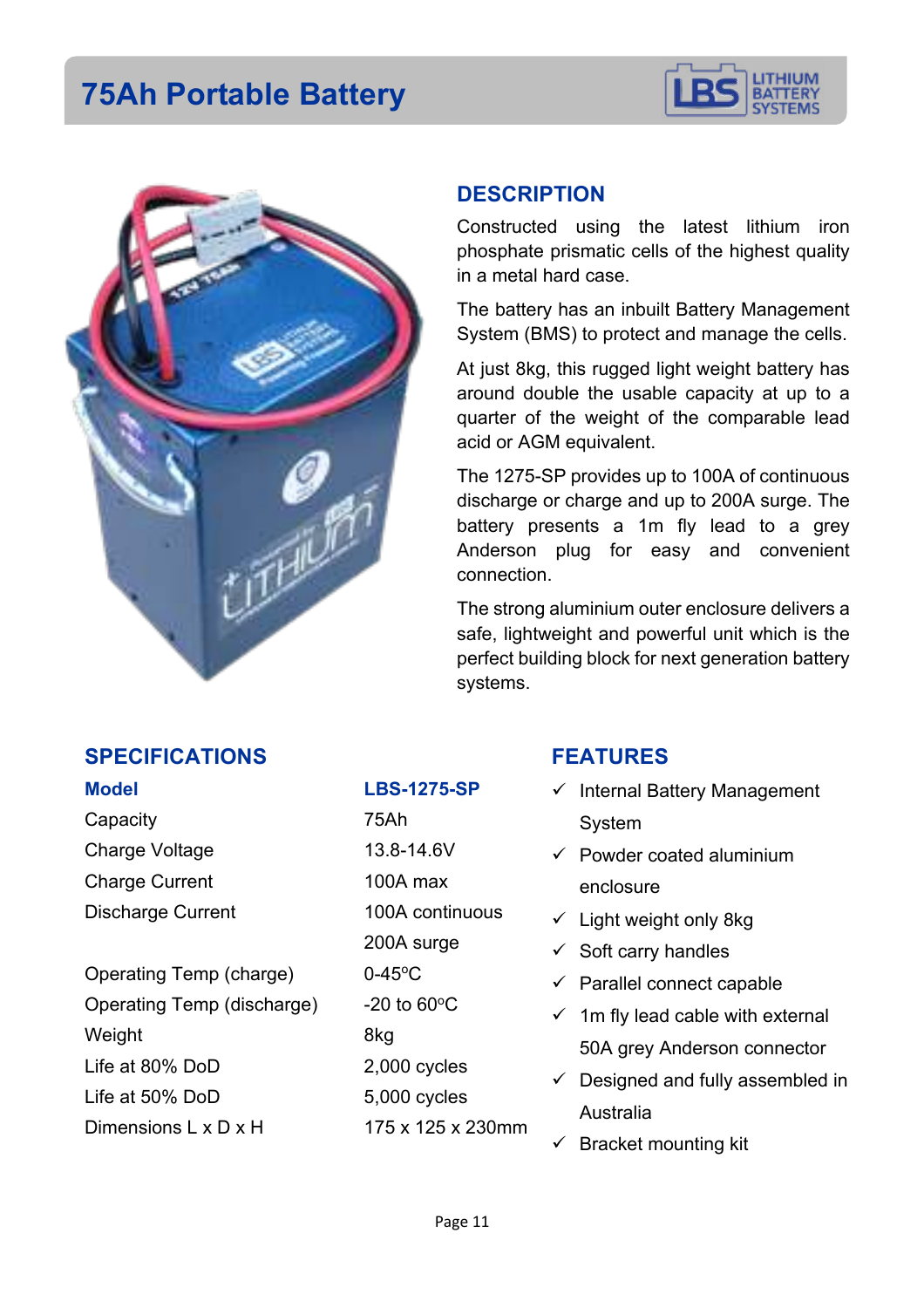## **Standard Power Batteries**





#### **FEATURES**

- $\checkmark$  Internal Battery Management System
- $\checkmark$  Powder coated aluminium enclosure
- $\checkmark$  External 100A maxi fuse
- $\checkmark$  Fused & Unfused Positive Terminal
- $\checkmark$  Light weight 12kg to 29kg

#### **DESCRIPTION**

Constructed using the latest lithium iron phosphate prismatic cells of the highest quality in a metal hard case.

The battery has an inbuilt Battery Management System (BMS) to protect and manage the cells.

This light weight battery has around double the usable capacity at up to a third of the weight of a lead acid or AGM equivalent.

Designed to fit within the footprint of a standard N70 battery, a second battery compartment or standard battery box for direct lead acid replacement.

The strong aluminium outer enclosure delivers a safe, lightweight and powerful unit which is the perfect building block for next generation battery systems.

- $\checkmark$  Soft carry handles
- $\checkmark$  Parallel connect capable
- $\checkmark$  LBS Triple Guard Safety Protection
- $\checkmark$  Designed and fully assembled in Australia
- $\checkmark$  Bracket mounting kit

| <b>Models</b>                 | <b>LBS-12110-SP</b>     | <b>LBS-12150-SP</b>            | <b>LBS-12225-SP</b>            | <b>LBS-12300-SP</b>            |
|-------------------------------|-------------------------|--------------------------------|--------------------------------|--------------------------------|
| Capacity                      | 110Ah                   | 150Ah                          | 225Ah                          | 300Ah                          |
| Charge Voltage                | 13.8-14.6V              | 13.8-14.6V                     | 13.8-14.6V                     | 13.8-14.6V                     |
| <b>Charge Current</b>         | $100A$ max              | $100A$ max                     | 100A max                       | 100A max                       |
| <b>Discharge Current</b>      | 100A continuous         | 100A continuous                | 100A continuous                | 100A continuous                |
|                               | 200A surge              | 200A surge                     | 200A surge                     | 200A surge                     |
| Op. Temp (charge)             | $0-45$ °C               | $0-45$ °C                      | $0-45$ °C                      | $0-45$ °C                      |
| Op. Temp (discharge)          | $-20$ to 60 $\degree$ C | $-20$ to 60 $\degree$ C-       | 20 to $60^{\circ}$ C           | $-20$ to $60^{\circ}$ C        |
| Weight                        | 12kg                    | 16kg                           | 23kg                           | $29$ kg                        |
| Life at 80% DoD               | 2,000 cycles            | 2,000 cycles                   | 2,000 cycles                   | 2,000 cycles                   |
| Life at 50% DoD               | 5,000 cycles            | 5,000 cycles                   | 5,000 cycles                   | 5,000 cycles                   |
| Dims $(L \times D \times H1)$ | 257 x 177 x 190mm       | $326 \times 245 \times 260$ mm | $326 \times 245 \times 260$ mm | $326 \times 245 \times 260$ mm |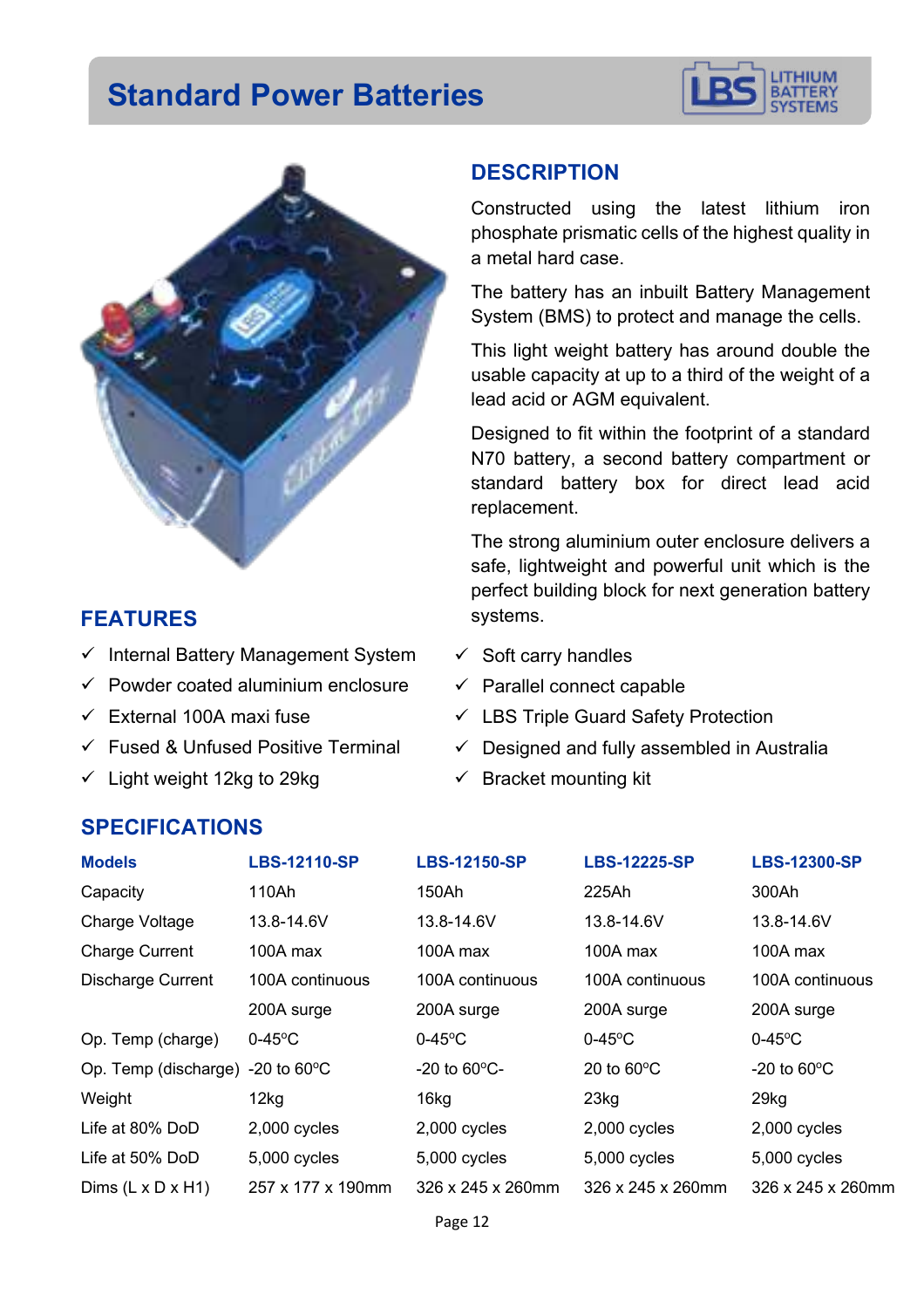## **Standard Power DCS Batteries**





#### **FEATURES**

- $\checkmark$  Internal Battery Management System
- $\checkmark$  Powder coated aluminium enclosure
- $\checkmark$  External 100A maxi fuse
- $\checkmark$  Fused & Unfused Positive Terminal
- $\checkmark$  Light weight 12kg to 29kg

#### **DESCRIPTION**

Constructed using the latest lithium iron phosphate prismatic cells of the highest quality in a metal hard case.

The battery has an inbuilt Battery Management System (BMS) to protect and manage the cells.

This light weight battery has around double the usable capacity at up to a third of the weight of a lead acid or AGM equivalent.

Designed to fit within the footprint of a standard N70 battery, a second battery compartment or standard battery box for direct lead acid replacement.

Includes an internal DC-DC charge so that the battery can be charged from a vehicle alternator, start battery or cigarette socket. Comes with VSR and reverse switch so the battery can be used to charge a dead start battery.

- $\checkmark$  Internal DC-DC charger
- $\checkmark$  Soft carry handles
- $\checkmark$  Parallel connect capable
- $\checkmark$  Designed and fully assembled in Australia
- $\checkmark$  Bracket mounting kit

| <b>Models</b>                  | <b>LBS-12110-SP-DCS</b> | <b>LBS-12150-SP-DCS</b>        | <b>LBS-12225-SP-DCS</b>          | <b>LBS-12300-SP-DCS</b> |
|--------------------------------|-------------------------|--------------------------------|----------------------------------|-------------------------|
| Capacity                       | 110Ah                   | 150Ah                          | 225Ah                            | 300Ah                   |
| Charge Voltage                 | 14.6V max               | $14.6V$ max                    | 14.6V max                        | 14.6V max               |
| <b>Charge Current</b>          | 100A max                | $100A$ max                     | 100A max                         | 100A max                |
| <b>Discharge Current</b>       | 100A continuous         | 100A continuous                | 100A continuous                  | 100A continuous         |
|                                | 200A surge              | 200A surge                     | 200A surge                       | 200A surge              |
| Op. Temp (charge)              | $0-45$ °C               | $0-45$ °C                      | $0-45$ °C                        | $0-45$ °C               |
| Op Temp (discharge)            | -20 to $60^{\circ}$ C   | -20 to $60^{\circ}$ C          | $-20$ to 60 $\mathrm{^{\circ}C}$ | -20 to $60^{\circ}$ C   |
| Weight                         | 12kg                    | 16kg                           | 23kg                             | 29kg                    |
| Life at 80% DoD                | $2,000$ cycles          | 2,000 cycles                   | $2,000$ cycles                   | 2,000 cycles            |
| Life at 50% DoD                | 5,000 cycles            | 5,000 cycles                   | 5,000 cycles                     | 5,000 cycles            |
| Dims. $(L \times D \times H1)$ | 257 x 177 x 190mm       | $326 \times 245 \times 260$ mm | $326 \times 245 \times 260$ mm   | 326 x 245 x 260mm       |
| DC-DC charger                  | 20A                     | 40A                            | 40A                              | 40A                     |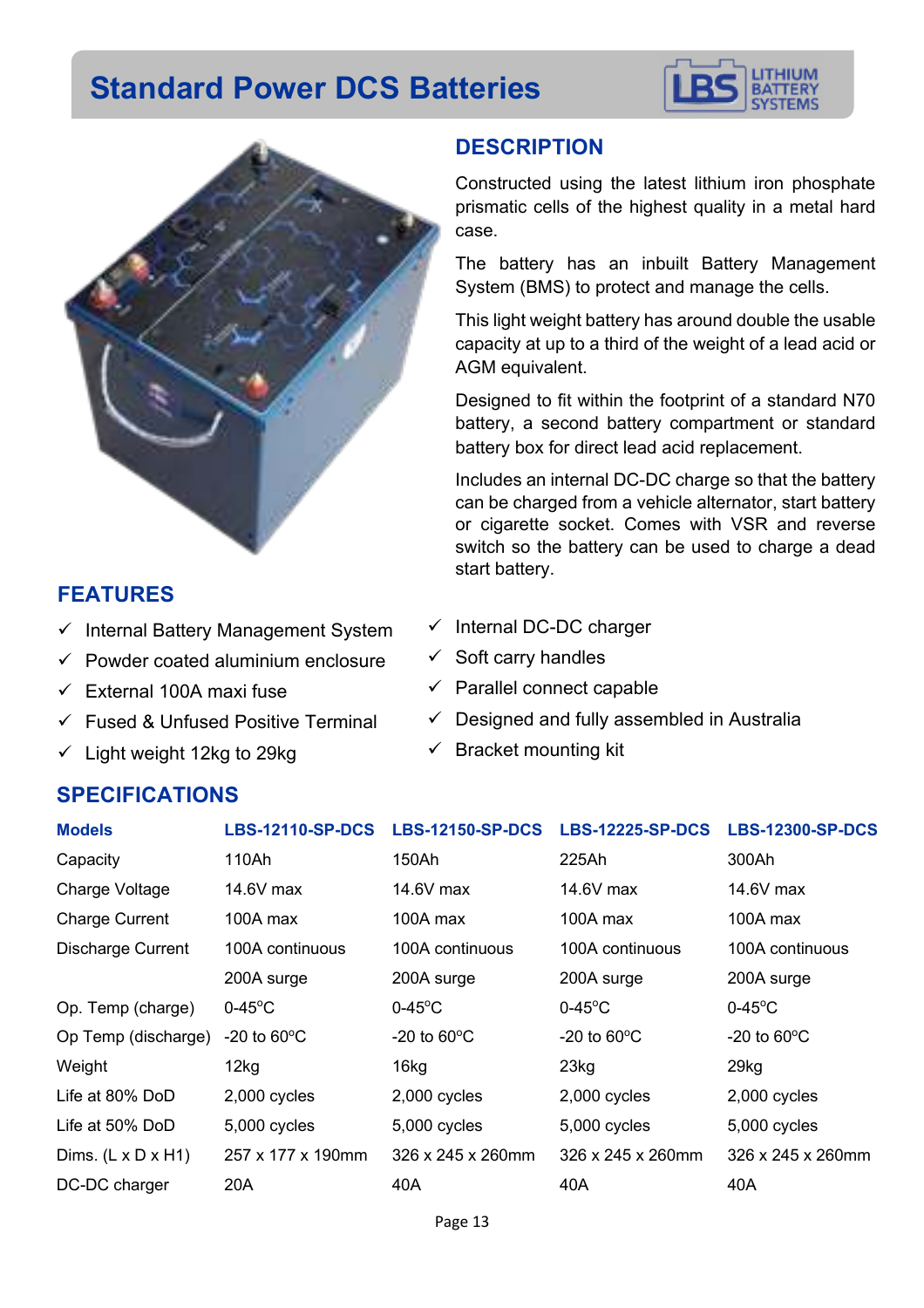## **High Power REG Batteries**





#### **DESCRIPTION**

Constructed using the latest lithium iron phosphate prismatic cells of the highest quality in a metal hard case. The battery has an inbuilt solid-state Battery Management System (BMS) which offers sophisticated internal management, balancing and diagnostics.

The battery can power larger loads up to 200A of continuous discharge and 500A surge. It can also be charged at up to 150A, replenishing the battery in less than 2 hours. These high-power units can be placed into parallel for capacity increase and power large loads including air-conditions.

The strong aluminium enclosure delivers a safe, lightweight and powerful unit which is the perfect building block for next generation battery systems.

#### **FEATURES**

- $\checkmark$  Internal BMS with state of charge LEDs & user interface
- $\checkmark$  Charge at up to 150A max
- $\checkmark$  Discharge at 200A continuous
- $\checkmark$  Powder coated aluminium enclosure
- $\checkmark$  Convenient positive & negative terminals
- $\checkmark$  Light weight just 13kg to 29kg
- $\checkmark$  Parallel connect capable
- $\checkmark$  LBS Triple Guard Safety Protection
- $\checkmark$  Designed and fully assembled in Australia
- ü Bracket mounting kit
- $\checkmark$  Steel carry handles

| 12110-HP-REG                   | 12150-HP-REG            | 12225-HP-REG                   | 12300-HP-REG            |
|--------------------------------|-------------------------|--------------------------------|-------------------------|
| 110Ah                          | 150Ah                   | 225Ah                          | 300Ah                   |
| 13.8-14.6V                     | 13.8-14.6V              | 13.8-14.6V                     | 13.8-14.6V              |
| 150A max                       | 150A max                | 150A max                       | 15050A max              |
| 200A continuous                | 200A continuous         | 200A continuous                | 200A continuous         |
| 500A surge                     | 500A surge              | 500A surge                     | 500A surge              |
| $0-45$ °C                      | $0-45$ °C               | $0-45$ °C                      | $0-45$ °C               |
| -20 to $60^{\circ}$ C          | $-20$ to 60 $\degree$ C | $-20$ to $60^{\circ}$ C        | $-20$ to $60^{\circ}$ C |
| 13kg                           | 16kg                    | 23kg                           | 29kg                    |
| $2,000$ cycles                 | $2,000$ cycles          | 2,000 cycles                   | $2,000$ cycles          |
| 5,000 cycles                   | 5,000 cycles            | 5,000 cycles                   | 5,000 cycles            |
| $335 \times 250 \times 260$ mm | 335 x 250 x 260mm       | $335 \times 250 \times 260$ mm | 335 x 250 x 260mm       |
| Op Temp (discharge)            |                         |                                |                         |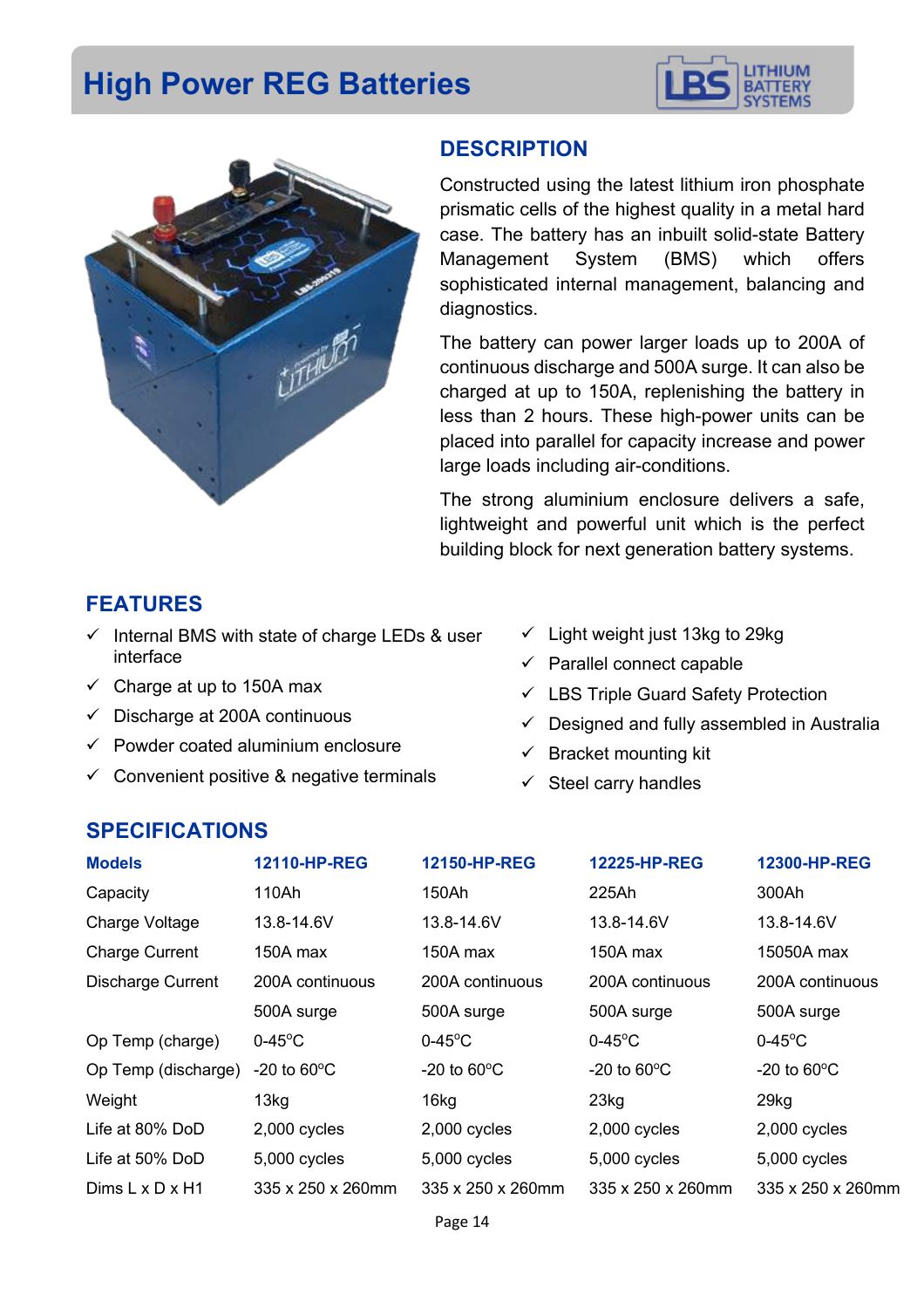## **High Power BIC Batteries**





BIC – Built In Controllers

#### **FEATURES**

- $\checkmark$  Internal BMS with state of charge LEDs & user interface
- $\checkmark$  Powder coated aluminium enclosure
- $\checkmark$  Convenient positive & negative terminals
- $\checkmark$  Bracket mounting kit
- $\checkmark$  Steel carry handles

#### **DESCRIPTION**

Constructed using the latest lithium iron phosphate prismatic cells of the highest quality in a metal hard case. The battery has an inbuilt solid-state BMS which offers sophisticated internal management, balancing and diagnostics.

The battery can power larger loads up to 200A of continuous discharge and 500A surge. It can also be charged at up to 150A, replenishing the battery in less than 2 hours. These high-power units can be placed into parallel for capacity increase and power large loads including air-conditions.

This BIC model has a convenient built-in solar controller for up to 800W solar input via the red Anderson. It also can receive a DC input on the blue Anderson and an external AC charger on the black Anderson.

- $\checkmark$  Light weight just 13kg to 29kg
- $\checkmark$  Grey Anderson input/output 50A max
- $\checkmark$  Blue Anderson DC input 40A max
- $\checkmark$  Red Anderson solar input 800W max
- $\checkmark$  Black Anderson AC charger input 40A max

| <b>Models</b>               | <b>12110-HP-BIC</b>            | 12150-HP-BIC                   | <b>12225-HP-BIC</b>            | 12300-HP-BIC                   |
|-----------------------------|--------------------------------|--------------------------------|--------------------------------|--------------------------------|
| Capacity                    | 110Ah                          | 150Ah                          | 225Ah                          | 300Ah                          |
| Charge Voltage              | 13.8-14.6V                     | 13.8-14.6V                     | 13.8-14.6V                     | 13.8-14.6V                     |
| <b>Charge Current</b>       | 150A max                       | 150A max                       | 150A max                       | 15050A max                     |
| <b>Discharge Current</b>    | 200A continuous                | 200A continuous                | 200A continuous                | 200A continuous                |
|                             | 500A surge                     | 500A surge                     | 500A surge                     | 500A surge                     |
| Op Temp (charge)            | $0-45$ °C                      | $0-45$ °C                      | $0-45$ °C                      | $0-45$ °C                      |
| Op Temp (discharge)         | $-20$ to $60^{\circ}$ C        | $-20$ to 60 $\degree$ C        | $-20$ to $60^{\circ}$ C        | -20 to $60^{\circ}$ C          |
| Weight                      | 13kg                           | 16 <sub>kg</sub>               | 23kg                           | 29kg                           |
| Life at 80% DoD             | 2,000 cycles                   | 2,000 cycles                   | 2,000 cycles                   | 2,000 cycles                   |
| Life at 50% DoD             | 5,000 cycles                   | 5,000 cycles                   | 5,000 cycles                   | 5,000 cycles                   |
| Dims $L \times D \times H1$ | $335 \times 250 \times 260$ mm | $335 \times 250 \times 260$ mm | $335 \times 250 \times 260$ mm | $335 \times 250 \times 260$ mm |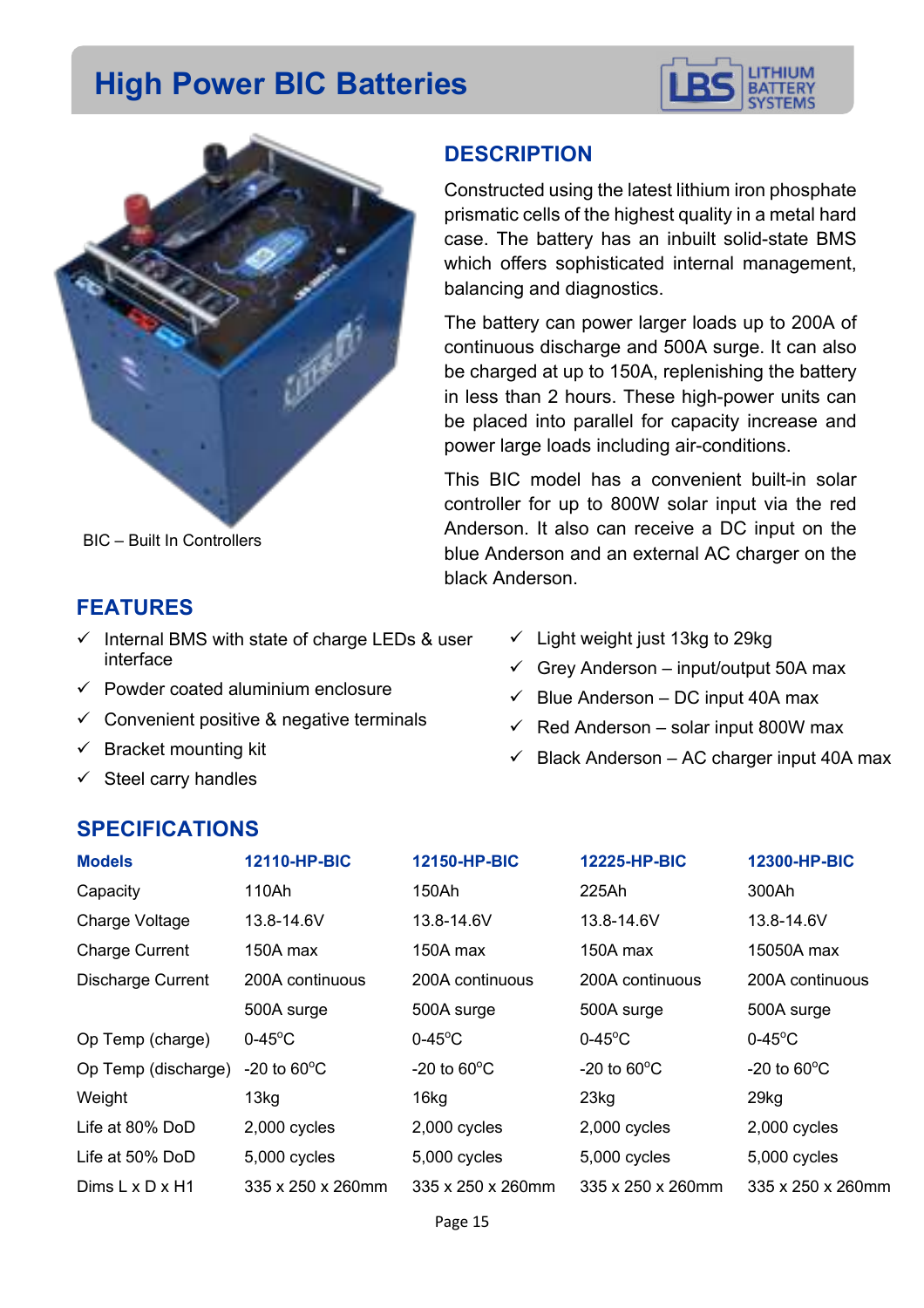## **High Power BIC DCS Batteries**





BIC – Built In Controllers DCS – Internal DC-DC charge controller

#### **FEATURES**

- $\checkmark$  Internal BMS with state of charge LEDs & user interface
- $\checkmark$  Powder coated aluminium enclosure
- $\checkmark$  Convenient positive & negative terminals
- $\checkmark$  Bracket mounting kit
- $\checkmark$  Steel carry handles

#### **DESCRIPTION**

Constructed using the latest lithium iron phosphate prismatic cells of the highest quality in a metal hard case. The battery has an inbuilt solid-state BMS which offers sophisticated internal management, balancing and diagnostics.

The battery can power larger loads up to 200A of continuous discharge and 500A surge. It can also be charged at up to 150A, replenishing the battery in less than 2 hours.

This BIC model has a convenient built-in solar controller for up to 800W solar input via the red Anderson. It also can receive a DC input on the blue Anderson and an external AC charger on the black Anderson.

The DCS model has an internal 40A DC-DC charge controller to take raw DC input from an alternator.

- $\checkmark$  Light weight just 13kg to 29kg
- $\checkmark$  Grey Anderson input/output 50A max
- $\checkmark$  Blue Anderson DC input 40A max
- $\checkmark$  Red Anderson solar input 800W max
- $\checkmark$  Black Anderson AC charger input 40A max
- $\checkmark$  Internal 40A DC-DC charge controller

| <b>Models</b>               | <b>12110-HP-BIC-DCS</b>        | <b>12150-HP-BIC-DCS</b> | <b>12225-HP-BIC-DCS</b>        | <b>12300-HP-BIC-DCS</b>        |
|-----------------------------|--------------------------------|-------------------------|--------------------------------|--------------------------------|
| Capacity                    | 110Ah                          | 150Ah                   | 225Ah                          | 300Ah                          |
| Charge Voltage              | 13.8-14.6V                     | 13.8-14.6V              | 13.8-14.6V                     | 13.8-14.6V                     |
| <b>Charge Current</b>       | 150A max                       | 150A max                | 150A max                       | 15050A max                     |
| <b>Discharge Current</b>    | 200A continuous                | 200A continuous         | 200A continuous                | 200A continuous                |
|                             | 500A surge                     | 500A surge              | 500A surge                     | 500A surge                     |
| Op Temp (charge)            | $0-45$ °C                      | $0-45$ °C               | $0-45$ °C                      | $0-45$ °C                      |
| Op Temp (discharge)         | $-20$ to $60^{\circ}$ C        | $-20$ to $60^{\circ}$ C | $-20$ to 60 $^{\circ}$ C       | $-20$ to 60 $\degree$ C        |
| Weight                      | 13 <sub>kg</sub>               | 16kg                    | 23kg                           | 29kg                           |
| Life at 80% DoD             | $2,000$ cycles                 | 2,000 cycles            | 2,000 cycles                   | $2,000$ cycles                 |
| Life at 50% DoD             | 5,000 cycles                   | 5,000 cycles            | 5,000 cycles                   | 5,000 cycles                   |
| Dims $L \times D \times H1$ | $335 \times 250 \times 260$ mm | 335 x 250 x 260mm       | $335 \times 250 \times 260$ mm | $335 \times 250 \times 260$ mm |
|                             |                                |                         |                                |                                |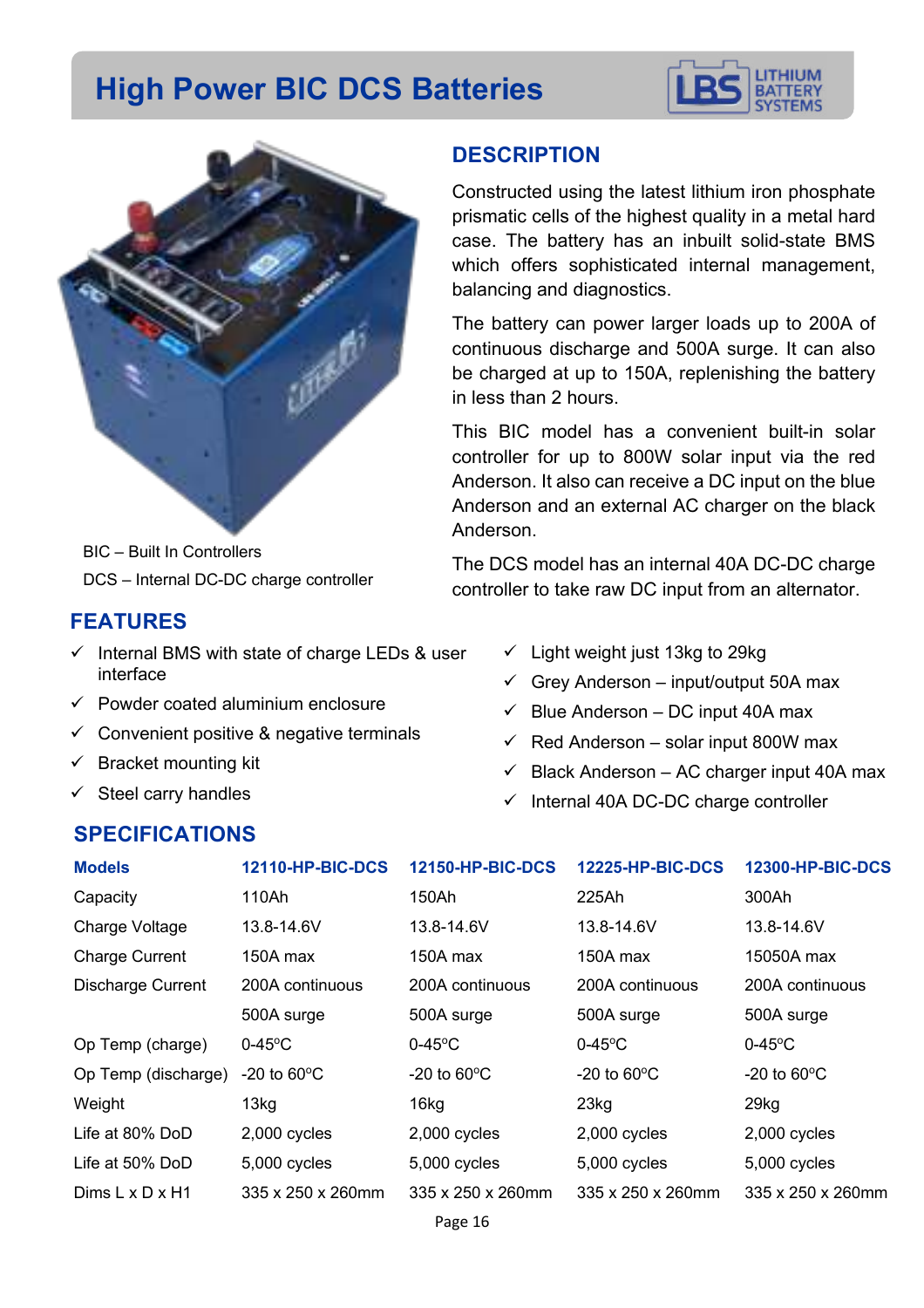## **Accessories**



#### **INVERTERS**

- $\checkmark$  Pure sine wave inverters, 12V DC to 240V AC;
- $\times$  600W, 1200W, 3300W, 4000W.



### **CHARGERS**

- $\times$  12V 20A & 40A AC chargers;
- $\checkmark$  DC-DC battery charger with VSR function & reversing switch, 20A, LBS designed.



#### **SOLAR PANELS**

- Fixed and folding 12V solar panels;
- 100W, 120W, 140W, 160W, 200W.



#### **MONITORING**

- $\checkmark$  Remote monitoring display screen with 5m cable length, displays battery voltage, amps in/out, cell health, state of charge, touch pad menu;
- Voltage monitor, colour LED indicator.



### **CABLE KITS**

- $\checkmark$  2 x 4mm<sup>2</sup> twin core solar cable;
- $\checkmark$  3m long lengths;
- $\times$  TUV approved UV protected;
- $\checkmark$  Grey, red, blue, black Anderson connectors.

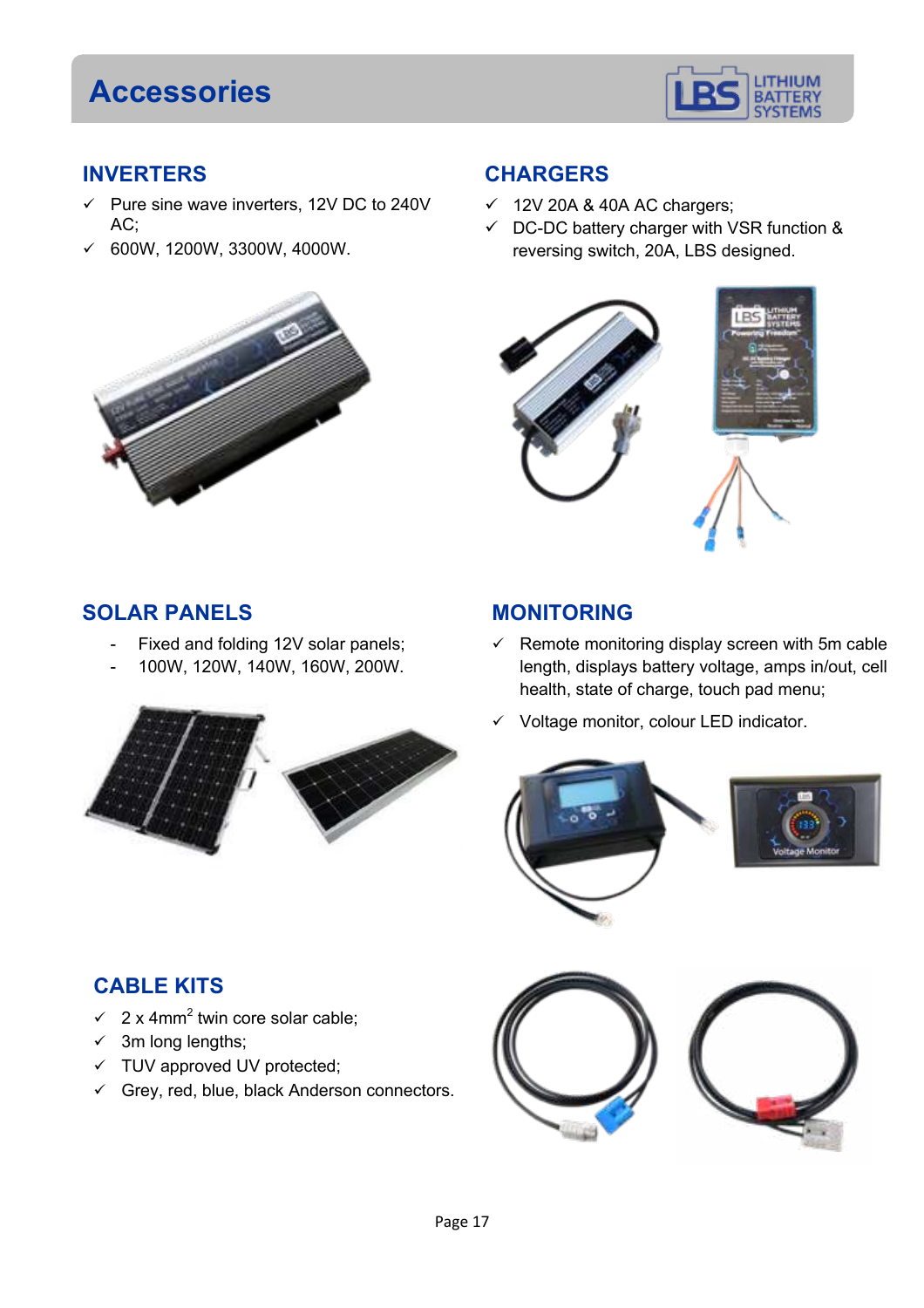

Lithium Batteries have been used for years in smart phones and power tools because they are powerful and lightweight.

Companies like Tesla and Lithium Battery Systems have developed the control systems to bring the power of lithium chemistry into batteries designed for cars, boats, RV's, caravans and home storage.

Lithium batteries are revolutionising the sector and here we explore why all the smart users are switching to lithium.

#### **What is lithium?**



Lithium is the lightest known metal and highly reactive which makes it perfect for storing electrical charge. Lithium is found combined with other elements in ores around the world and Australia has vast high-quality deposits.

Australia is not only one of the largest lithium miners in the world but is also starting to process more of it here before exporting it to

countries like China and the USA, to be made into battery cells.

#### **Why is lithium used in batteries?**

Batteries have an anode and a cathode that allows the transfer of electrons to store and provide electrical energy. Lead and acid have been the chemical mix that have been used for decades.

Lithium has physical, thermal and electro-chemical properties that make it ideal for use in batteries. Physically, lithium is the least dense solid element known to man, which means batteries made using lithium are much lighter.

Lithium also has the highest specific heat of any solid element, making it an efficient heat transfer agent. But perhaps the greatest advantage of lithium is that because it is highly reactive it can pack more power than other battery types.

Lithium cells can produce a voltage up to 3.6V and are linked together to create batteries that are 12V, 24V and 48V systems.

#### **What lithium cells are best and why?**

There are several types of lithium-ion chemistry on the market, including lithium cobalt oxide, lithium manganese oxide, lithium nickel manganese cobalt oxide and lithium iron phosphate.

The cells come in different packages including cylindrical and prismatic. Lithium iron phosphate is the safest chemistry and prismatic cells are the most efficient and mechanically robust way to package the stored energy.

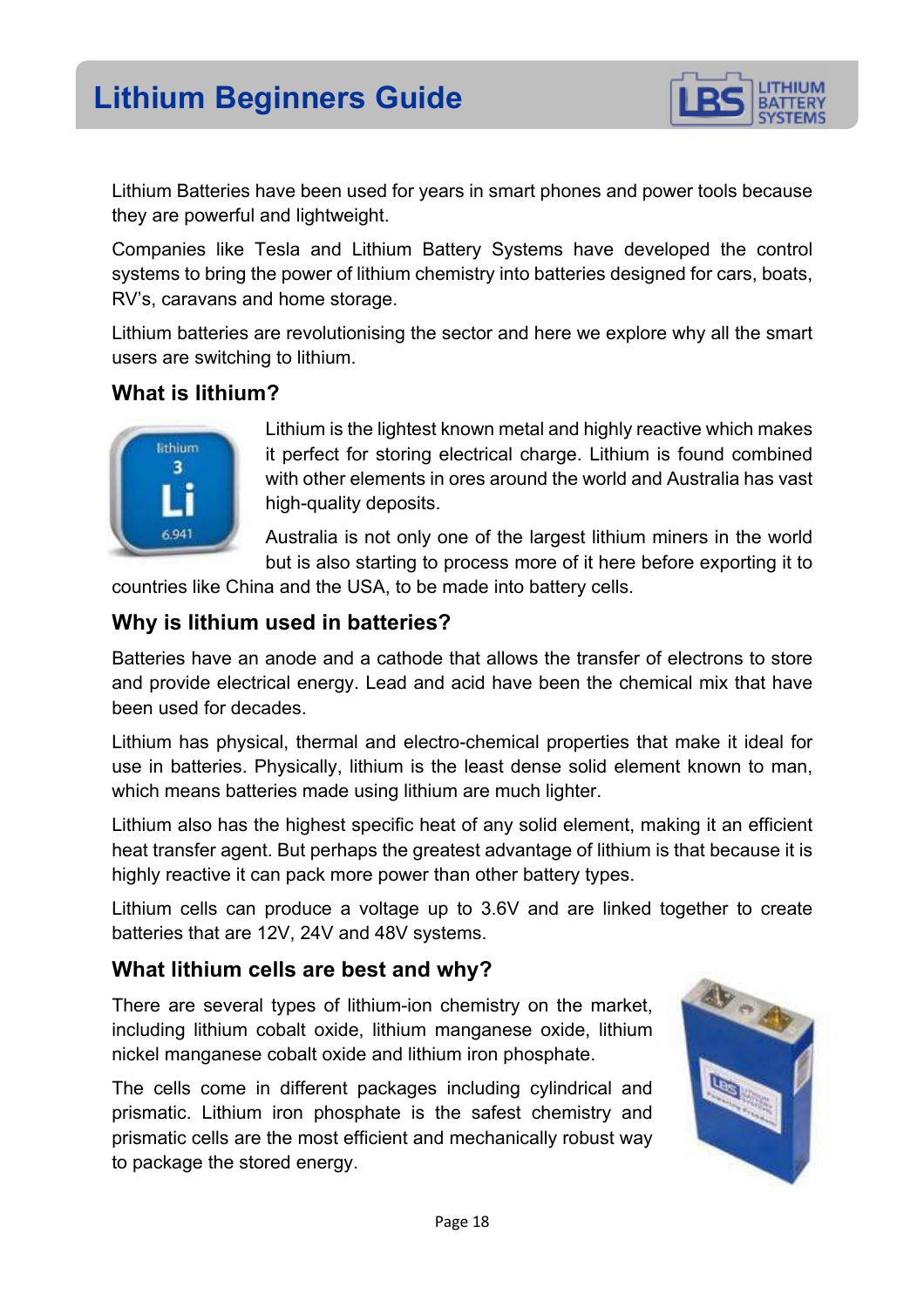

| <b>MORE POWER</b>                               | Lithium batteries allow you to pull far more amps out of the same size<br>battery. This allows you to run all of your appliances that require a lot<br>of power. Good quality lithium batteries are capable of 200A<br>continuous output and can peak at 500A which is ample for all<br>household appliances and even air conditioning systems. |
|-------------------------------------------------|-------------------------------------------------------------------------------------------------------------------------------------------------------------------------------------------------------------------------------------------------------------------------------------------------------------------------------------------------|
| <b>LIGHT WEIGHT</b>                             | Lithium batteries are less than half the weight of the equivalent lead<br>acid battery. This is an important consideration for recreational<br>vehicles and boats. Light weight portable lithium batteries are also an<br>advantage when camping. Carrying a 12kg battery is a lot easier than<br>carrying a 32kg of lead!                      |
| <b>MORE CAPACITY</b>                            | Lithium batteries provide more usable capacity than lead acid<br>batteries. Deep discharging does not affect the life of a lithium battery<br>the way it does with lead acid batteries. You can use the battery longer<br>before needing to recharge, without damage to the battery                                                             |
| <b>LONGER LIFE</b>                              | Lithium batteries are rated for $2,000 - 5,000$ cycles and much more if<br>used carefully, giving you several times the life expectancy of<br>standard lead acid batteries.                                                                                                                                                                     |
| <b>COST EFFECTIVE</b><br><b>OVER LIFE CYCLE</b> | When considering the usable capacity and lifespan of lithium<br>batteries, they work out cheaper than lead acid. When you add the<br>cost and inconvenience of refitting new lead-based batteries every<br>few years the total cost of ownership over the long term is far better<br>with lithium batteries.                                    |
|                                                 | Lithium batteries charge more efficiently, and don't require as many<br>stages during charging. Therefore, they will charge faster, and hold<br>more of the energy from solar panels and other charging devices.                                                                                                                                |
| <b>DIRECT</b><br><b>REPLACEMENT</b>             | In most cases lithium batteries can be a direct replacement to AGM<br>batteries. Some chargers and controllers might need a different mode<br>but in almost all cases the reconfiguration to lithium is something that<br>can be done with minimal disruption to existing systems.                                                              |